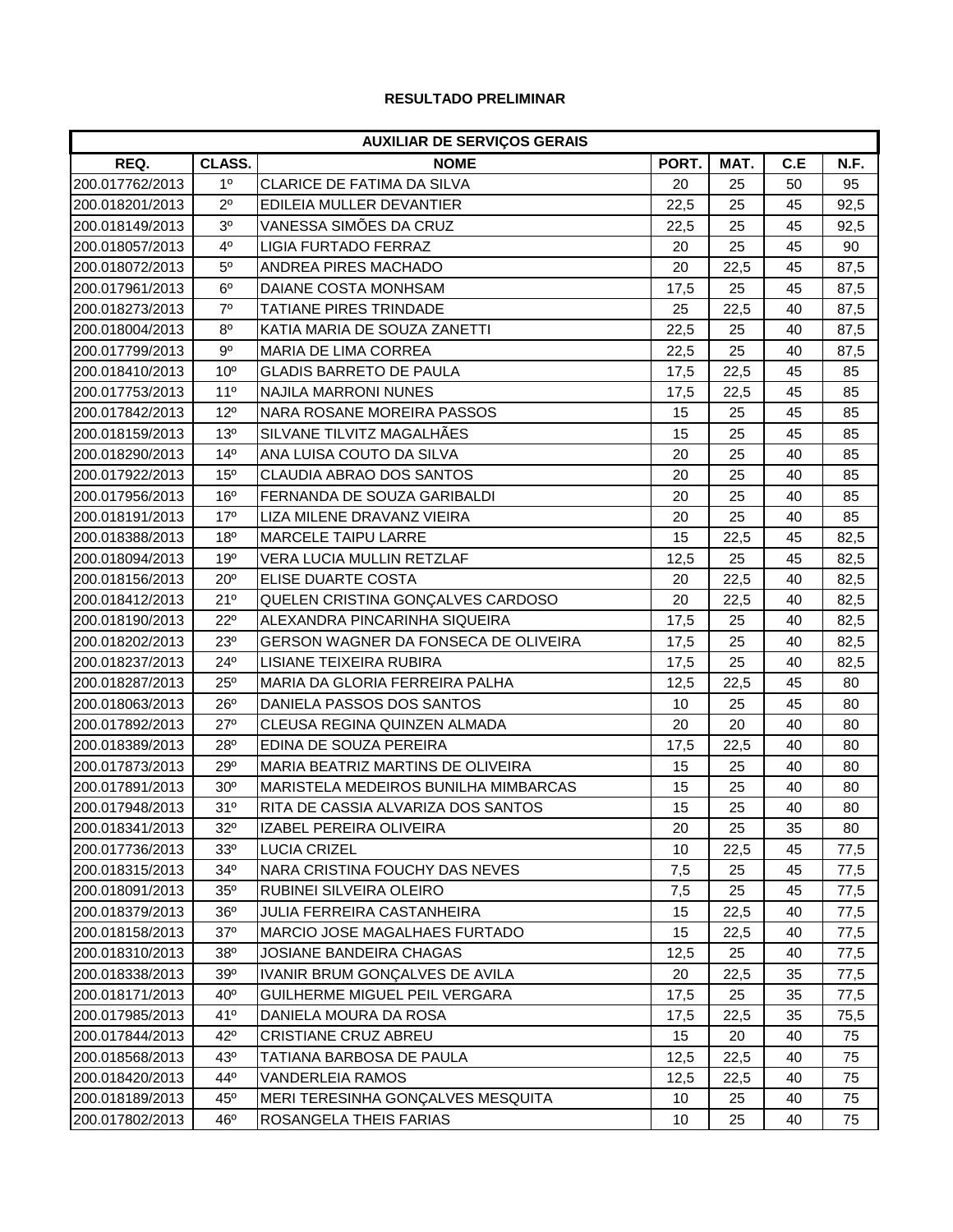| 200.017849/2013 | 47°             | <b>FABIANE PAGEL STRELOW</b>          | 15             | 25   | 35 | 75   |
|-----------------|-----------------|---------------------------------------|----------------|------|----|------|
| 200.018648/2013 | $48^{\circ}$    | <b>ISABEL CRISTINA VIEGAS AGUILAR</b> | 15             | 25   | 35 | 75   |
| 200.017888/2013 | 49°             | MICHEL DE MOURA FONSECA               | 15             | 25   | 35 | 75   |
| 200.017945/2013 | $50^\circ$      | <b>ADRIANA MIELKE LEVIEN</b>          | 12,5           | 20   | 40 | 72,5 |
| 200.018596/2013 | $51^{\circ}$    | ARI LUIS CAETANO BRITO                | 12,5           | 20   | 40 | 72,5 |
| 200.018387/2013 | $52^\circ$      | ROSEMERI VINHOLES PEREIRA COSTA       | 10             | 22,5 | 40 | 72,5 |
| 200.018465/2013 | 53 <sup>o</sup> | <b>JORDANA REICHOW RICKES</b>         | 7,5            | 25   | 40 | 72,5 |
| 200.018095/2013 | $54^{\circ}$    | <b>ELAINE PERCILIA AIRES</b>          | 15             | 22,5 | 35 | 72,5 |
| 200.018694/2013 | $55^{\circ}$    | WILMAR SILVEIRA DA SILVA              | 12,5           | 25   | 35 | 72,5 |
| 200.017833/2013 | $56^\circ$      | YURI SILVEIRA ALVES                   | 17,5           | 25   | 30 | 72,5 |
| 200.017779/2013 | $57^\circ$      | <b>CLAUDEMIR PEREIRA BANDEIRA</b>     | 10             | 20   | 40 | 70   |
| 200.017798/2013 | $58^\circ$      | <b>VALERIA SOARES TUCHE</b>           | 10             | 20   | 40 | 70   |
| 200.018426/2013 | $59^\circ$      | ADRIANE GOMES DA SILVA                | 7,5            | 22,5 | 40 | 70   |
| 200.018679/2013 | $60^\circ$      | DAIANE DOS SANTOS MORAES              | 7,5            | 22,5 | 40 | 70   |
| 200.017818/2013 | 61°             | LETIELE ESLABÃO DO ESPÍRITO SANTO     | 7,5            | 22,5 | 40 | 70   |
| 200.017763/2013 | $62^\circ$      | ELIANE FARIAS PINHEIRO                | 12,5           | 22,5 | 35 | 70   |
| 200.017831/2013 | $63^\circ$      | JULIA GONÇALVES DIAS                  | 12,5           | 22,5 | 35 | 70   |
| 200.018180/2013 | $64^{\circ}$    | VALERIA VIEIRA DA SILVA               | 12,5           | 22,5 | 35 | 70   |
| 200.018050/2013 | $65^\circ$      | VANIA BEATRIZ ANGHINONI MACHADO       | 12,5           | 22,5 | 35 | 70   |
| 200.018132/2013 | $66^\circ$      | <b>MARILANE NUNES DOS SANTOS</b>      | 12,5           | 20   | 35 | 67,5 |
| 200.017731/2016 | $67^\circ$      | TAIS SILVA DA SILVA                   | 12,5           | 20   | 35 | 67,5 |
| 200.018521/2013 | $68^\circ$      | ADILSON FLORES XAVIER                 | 7,5            | 25   | 35 | 67,5 |
| 200.018487/2013 | $69^\circ$      | ANA PAULA VIEIRA DA SILVA             | 7,5            | 25   | 35 | 67,5 |
| 200.018586/2013 | $70^{\circ}$    | IVANA DE MACEDO MARQUES VALENTE       | 7,5            | 25   | 35 | 67,5 |
| 200.017920/2013 | 71°             | MARIA XAVIER DA SILVA GREGOLIN        | 17,5           | 20   | 30 | 67,5 |
| 200.018123/2013 | $72^{\circ}$    | <b>CLARISSE SOARES DE SOARES</b>      | 15             | 22,5 | 30 | 67,5 |
| 200.018059/2013 | 73 <sup>o</sup> | KELLY VIVIANE CARDOSO                 | 5              | 15   | 45 | 65   |
| 200.018241/2013 | $74^{\circ}$    | ELIZ REGINA PERES FERREIRA            | 10             | 20   | 35 | 65   |
| 200.017789/2013 | $75^\circ$      | ERMINA BEATRIZ RIBEIRO                | 10             | 20   | 35 | 65   |
| 200.018661/2013 | $76^{\circ}$    | ROSELI RODRIGUES HERNANDES            | 5              | 25   | 35 | 65   |
| 200.018567/2013 | $77^\circ$      | LUIS EDUARDO GARCIA ROLDÃO            | 15             | 20   | 30 | 65   |
| 200.017780/2013 | 78 <sup>°</sup> | <b>ICLEDES SALVADOR DUARTE</b>        | 17,5           | 22,5 | 25 | 65   |
| 200.017890/2013 | 79 <sup>o</sup> | MARIA REGINA OZORIO HARTER            | 10             | 17,5 | 35 | 62,5 |
| 200.017823/2013 | $80^\circ$      | <b>EZEQUIEL GARCIA LEMOS</b>          | 5 <sub>5</sub> | 22,5 | 35 | 62,5 |
| 200.017883/2013 | 81°             | LUCAS DOS SANTOS DE AVILA             | 12,5           | 20   | 30 | 62,5 |
| 200.017840/2013 | $82^{\circ}$    | FATIMA EDUARDA SILVA COUTO            | 7,5            | 25   | 30 | 62,5 |
| 200.018658/2013 | 83 <sup>o</sup> | ROSANI GUSMÃO LOPES                   | 5              | 20   | 35 | 60   |
| 200.018458/2013 | 84°             | DANIEL ALVES TEIXEIRA                 | 5              | 12,5 | 40 | 57,5 |
| 200.018077/2013 | $85^\circ$      | <b>MARA ALVES LESSER</b>              | 5              | 17,5 | 35 | 57,5 |
| 200.017835/2013 | 86°             | SOLANGE DELPINO PARADA                | 25             | 2,5  | 25 | 57,5 |
| 200.018131/2013 | 87°             | ELISANGELA MORAES RODRIGUES           | 7,5            | 12,5 | 35 | 55   |
| 200.018659/2013 | $88^\circ$      | ANGELA MARIA FANKA DORNELES           | 0              | 20   | 35 | 55   |
| 200.018137/2013 | 89 <sup>o</sup> | JEAN DIOGO LEITÃO                     | 2,5            | 22,5 | 30 | 55   |
| 200.018380/2013 | $90^\circ$      | MARIA HELENA FERREIRA VAZ             | 2,5            | 20   | 30 | 52,5 |
| 200.018451/2013 | 91°             | SANDRA MARIA ROSA BANDEIRA            | 17,5           | 12,5 | 30 | 50   |
| 200.017782/2013 | $92^{\circ}$    | <b>IOLANDA BUENO DE PAULA</b>         | 5              | 15   | 30 | 50   |
| 200.017752/2013 | $93^\circ$      | CATIA LUCIA MARRONI NUNES             | 5              | 5    | 30 | 40   |
| 200.017838/2013 | $94^{\circ}$    | NARA SOLANGE SILVEIRA ALMEIDA         | 5              | 12,5 | 20 | 37,5 |
| 200.018309/2013 | $95^\circ$      | <b>MARCO ANTONIO CASTRO PATROCIN</b>  | 0              | 12   | 15 | 27,5 |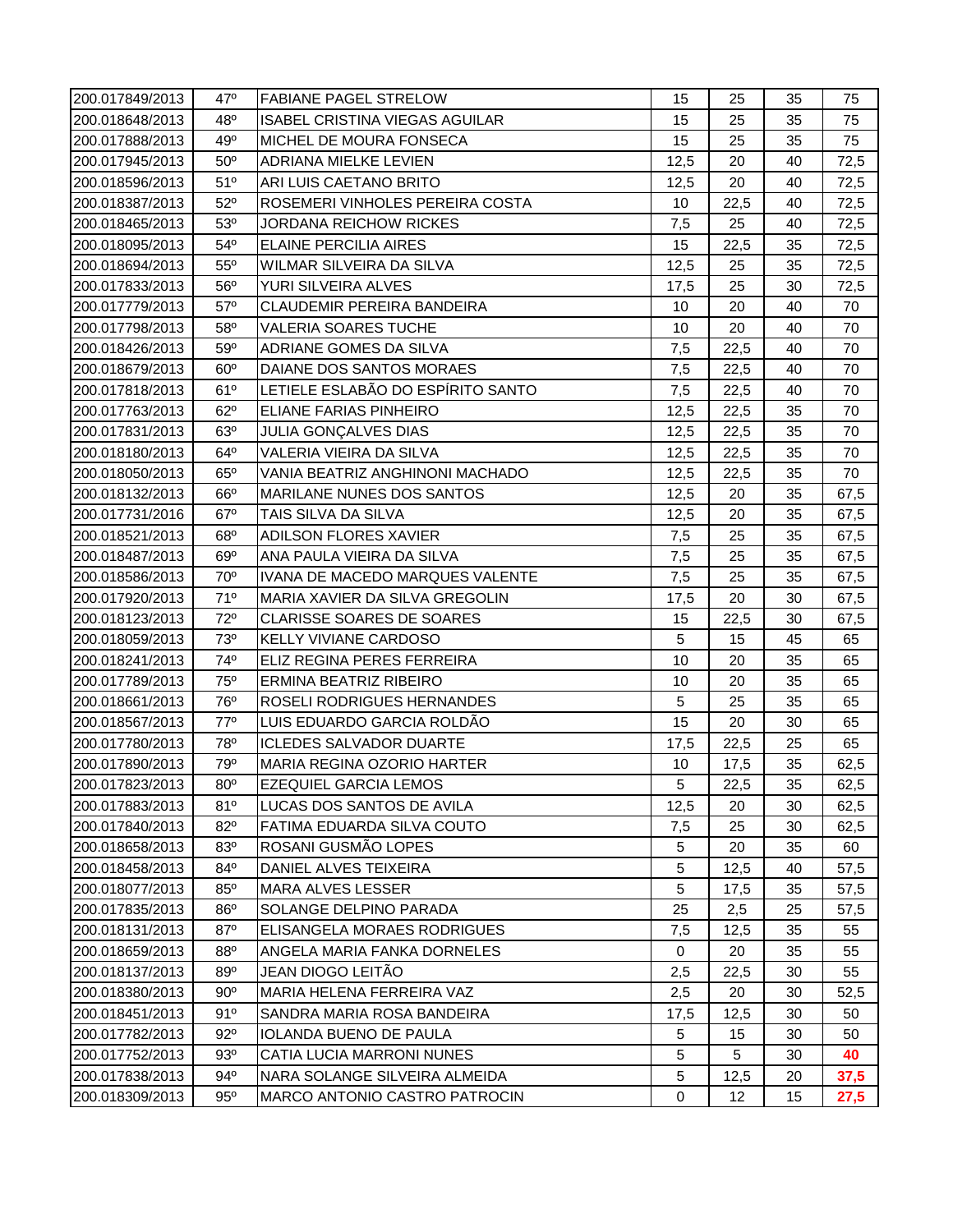| AUXILIAR DE SERVIÇOS GERAIS - NÃO COMPARECERAM |                                           |            |      |     |      |  |  |
|------------------------------------------------|-------------------------------------------|------------|------|-----|------|--|--|
| <b>REQUERIMENTO</b>                            |                                           | NOME PORT. | MAT. | C.E | N.F. |  |  |
| 200.018082/2013                                | ADELI CESAR DOS SANTOS DE DOMINGUES       | N/C        | N/C  | N/C | N/C  |  |  |
| 200.017938/2013                                | ADRIANE SILVEIRA SA BRITO                 | N/C        | N/C  | N/C | N/C  |  |  |
| 200.018302/2013                                | ALEX DE OLIVEIRA GULARTE                  | N/C        | N/C  | N/C | N/C  |  |  |
| 200.017781/2013                                | <b>ALFREDO EINHARDT</b>                   | N/C        | N/C  | N/C | N/C  |  |  |
| 200.017816/2013                                | ANA CLAUDIA COELHO VAZ                    | N/C        | N/C  | N/C | N/C  |  |  |
| 200.018558/2013                                | ANA LUCIA MACHADO DE BARROS               | N/C        | N/C  | N/C | N/C  |  |  |
| 200.018204/2013                                | ANA LUCIA RIBEIRO LEIVAS                  | N/C        | N/C  | N/C | N/C  |  |  |
| 200.017767/2013                                | ANA PAULA INSAURRIAGA ALVES               | N/C        | N/C  | N/C | N/C  |  |  |
| 200.018084/2013                                | ANDREIA DA SILVA RODRIGUES                | N/C        | N/C  | N/C | N/C  |  |  |
| 200.011816/2013                                | ANGELA DOS SANTOS DA FONSECA              | N/C        | N/C  | N/C | N/C  |  |  |
| 200.017901/2013                                | ANGELICA TRINDADE IZAGUIRRE               | N/C        | N/C  | N/C | N/C  |  |  |
| 200.018424/2013                                | CAMILA COSTA SCHRAMM                      | N/C        | N/C  | N/C | N/C  |  |  |
| 200.018627/2013                                | CARINA VASCONCELOS DE LIMA                | N/C        | N/C  | N/C | N/C  |  |  |
| 200.018266/2013                                | <b>CARLOS INACIO FARIAS NUNES</b>         | N/C        | N/C  | N/C | N/C  |  |  |
| 200.018475/2013                                | CHAIANE ROSA DOS SANTOS                   | N/C        | N/C  | N/C | N/C  |  |  |
| 200.018404/2013                                | CLARA ELAINE DOS SANTOS DOMINGUES TESSMER | N/C        | N/C  | N/C | N/C  |  |  |
| 200.018626/2013                                | <b>CLARICE MENDES DE SOUZA</b>            | N/C        | N/C  | N/C | N/C  |  |  |
| 200.018246/2013                                | <b>CLAUDIOMIRO VARGAS COELHO</b>          | N/C        | N/C  | N/C | N/C  |  |  |
| 200.018474/2013                                | DAIANE MATIAS PITONE                      | N/C        | N/C  | N/C | N/C  |  |  |
| 200.017778/2013                                | DANIEL LESSA MOTTA                        | N/C        | N/C  | N/C | N/C  |  |  |
| 200.018690/2013                                | DANIEL MARINHO PEREIRA                    | N/C        | N/C  | N/C | N/C  |  |  |
| 200.017899/2013                                | DARCI ANSELMO GARCIA                      | N/C        | N/C  | N/C | N/C  |  |  |
| 200.018678/2013                                | <b>DEBORA MORAES GOIA</b>                 | N/C        | N/C  | N/C | N/C  |  |  |
| 200.018542/2013                                | DENISE SILVA DOS SANTOS                   | N/C        | N/C  | N/C | N/C  |  |  |
| 200.017741/2013                                | DINA MARIA NETTO BASTOS                   | N/C        | N/C  | N/C | N/C  |  |  |
| 200.018409/2013                                | DORA MARLI SANTOS DOS SANTOS              | N/C        | N/C  | N/C | N/C  |  |  |
| 200.017941/2013                                | EDEMAR MARTINS DA SILVA                   | N/C        | N/C  | N/C | N/C  |  |  |
| 200.018097/2013                                | ELIANE SOARES VEBER                       | N/C        | N/C  | N/C | N/C  |  |  |
| 200.018393/2013                                | ELIANE STUDZINKI AVILA                    | N/C        | N/C  | N/C | N/C  |  |  |
| 200.017952/2013                                | ELIS FALCÃO GABRIEL                       | N/C        | N/C  | N/C | N/C  |  |  |
| 200.018185/2013                                | ELISABETE BARBOSA CARDOSO                 | N/C        | N/C  | N/C | N/C  |  |  |
| 200.018291/2013                                | ELIZABETH RODRIGUEZ MOURA                 | N/C        | N/C  | N/C | N/C  |  |  |
| 200.018062/2013                                | ELIZANDRA SILVA DA SILVA                  | N/C        | N/C  | N/C | N/C  |  |  |
| 200.017967/2013                                | ESTEFANIA ROCHA VIEIRA                    | N/C        | N/C  | N/C | N/C  |  |  |
| 200.018673/2013                                | EVA CAROLINE VALIM RODRIGUES              | N/C        | N/C  | N/C | N/C  |  |  |
| 200.018579/2013                                | <b>EVELISE KUHN BARTZ</b>                 | N/C        | N/C  | N/C | N/C  |  |  |
| 200.018423/2013                                | FERNANDA DE SOUZA E SILVA                 | N/C        | N/C  | N/C | N/C  |  |  |
| 200.018653/2013                                | FRANCIANE ALFLEN DA COSTA                 | N/C        | N/C  | N/C | N/C  |  |  |
| 200.018631/2013                                | FRANCIELE DA SILVA CARDOSO                | N/C        | N/C  | N/C | N/C  |  |  |
| 200.018051/2013                                | <b>GLADI EUNICE PEREIRA DUARTE</b>        | N/C        | N/C  | N/C | N/C  |  |  |
| 200.017794/2013                                | GUILHERME DA COSTA DIAS                   | N/C        | N/C  | N/C | N/C  |  |  |
| 200.018453/2013                                | HILTON SOARES DUTRA                       | N/C        | N/C  | N/C | N/C  |  |  |
| 200.018552/2013                                | <b>IGOR SILVA MORAES</b>                  | N/C        | N/C  | N/C | N/C  |  |  |
| 200.018593/2013                                | JAIRO WEEGE DA ROCHA                      | N/C        | N/C  | N/C | N/C  |  |  |
| 200.017824/2013                                | <b>JESSICA GONÇALVES LEMOS</b>            | N/C        | N/C  | N/C | N/C  |  |  |
| 200.017940/2013                                | JICELI RODRIGUES DOS SANTOS ALVES         | N/C        | N/C  | N/C | N/C  |  |  |